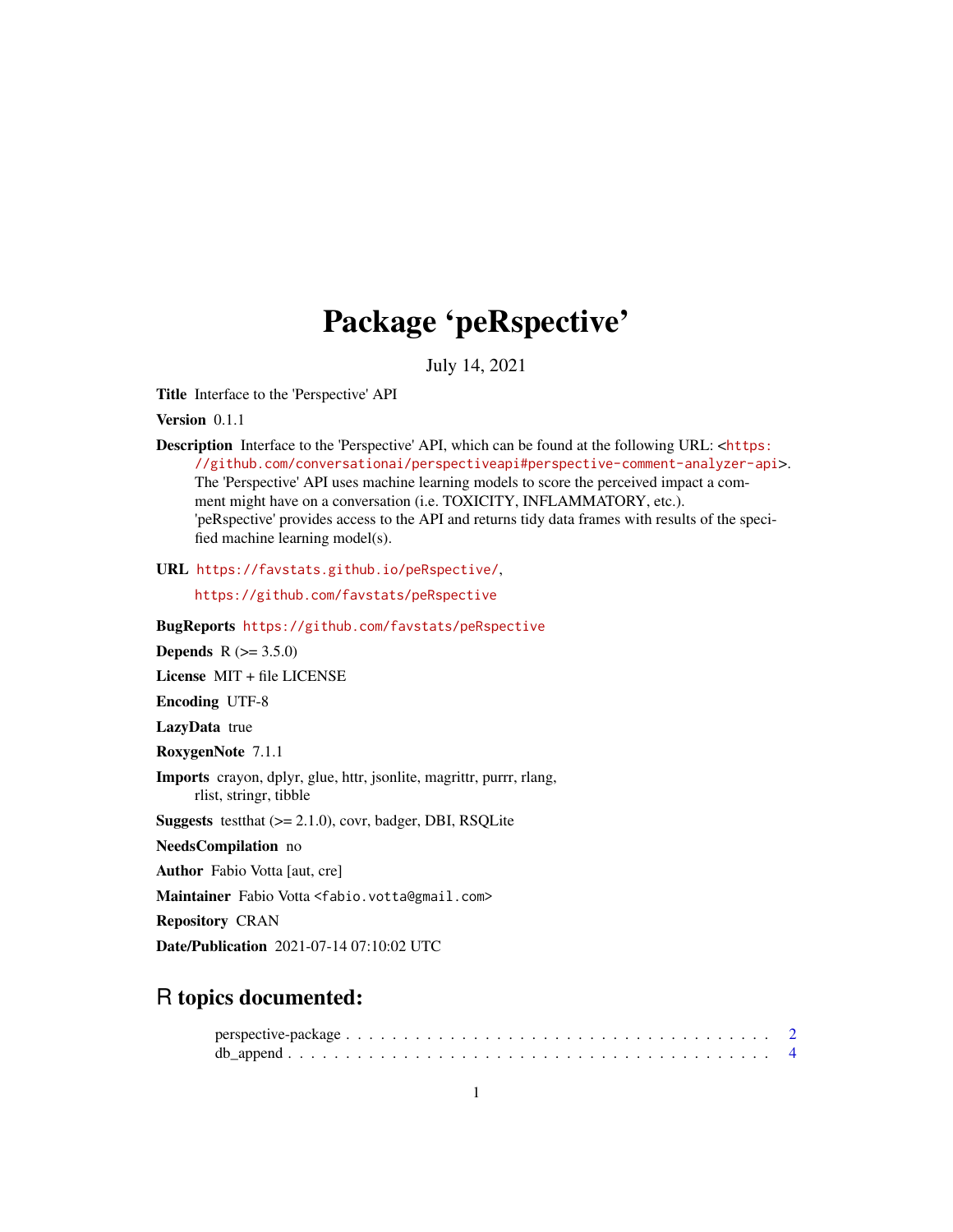#### <span id="page-1-0"></span>2 perspective-package

| Index |  |
|-------|--|
|       |  |
|       |  |
|       |  |
|       |  |
|       |  |
|       |  |
|       |  |
|       |  |
|       |  |
|       |  |
|       |  |
|       |  |

perspective-package *peRspective: Interface to the Perspective API*

#### Description

Provides access to the Perspective API (<http://www.perspectiveapi.com/>). Perspective is an API that uses machine learning models to score the perceived impact a comment might have on a conversation. peRspective provides access to the API using the R programming language. For an excellent documentation of the Perspective API see [here.](https://developers.perspectiveapi.com/s/docs)

#### Get API Key

[Follow these steps](https://developers.perspectiveapi.com/s/docs-get-started) as outlined by the Perspective API to get an API key.

#### Suggested Usage of API Key

peRspective functions will read the API key from environment variable perspective\_api\_key. You can specify it like this at the start of your script:

Sys.setenv(perspective\_api\_key = "\*\*\*\*\*\*\*\*\*\*")

To start R session with the initialized environment variable create an .Renviron file in your R home with a line like this:

perspective\_api\_key = "\*\*\*\*\*\*\*\*\*\*"

To check where your R home is, try normalizePath("~").

#### Quota and character length Limits

You can check your quota limits by going to [your google cloud project's Perspective API page,](https://console.cloud.google.com/apis/api/commentanalyzer.googleapis.com/quotas) and check your projects quota usage at [the cloud console quota usage page.](https://console.cloud.google.com/iam-admin/quotas)

The maximum text size per request is 3000 bytes.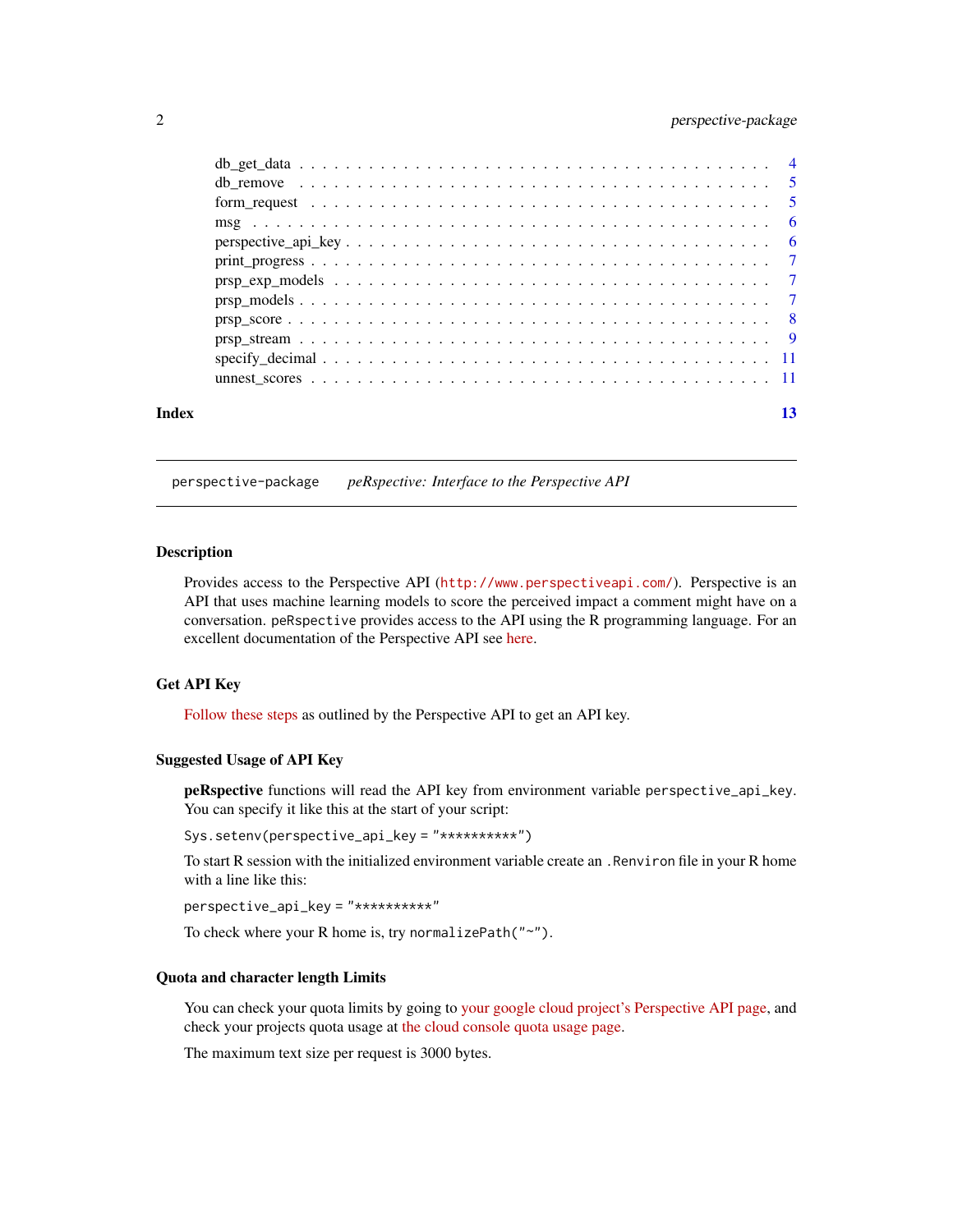#### Models in Productions

The following production-ready models are **recommended** for use. They have been tested across multiple domains and trained on hundreds of thousands of comments tagged by thousands of human moderators. These are available in English (en), Spanish, (es), French (fr), German (de), Portuguese (pt), Italian (it), Russian (ru).

- **TOXICITY**: rude, disrespectful, or unreasonable comment that is likely to make people leave a discussion. This model is a [Convolutional Neural Network](https://en.wikipedia.org/wiki/Convolutional_neural_network) (CNN) trained with [word-vector](https://www.tensorflow.org/tutorials/text/word2vec) inputs.
- SEVERE\_TOXICITY: This model uses the same deep-CNN algorithm as the TOXICITY model, but is trained to recognize examples that were considered to be 'very toxic' by crowdworkers. This makes it much less sensitive to comments that include positive uses of cursewords for example. A labelled dataset and details of the methodology can be found in the same [toxicity dataset](https://figshare.com/articles/dataset/Wikipedia_Talk_Labels_Toxicity/4563973) that is available for the toxicity model.

#### Experimental models

The following experimental models give more fine-grained classifications than overall toxicity. They were trained on a relatively smaller amount of data compared to the primary toxicity models above and have not been tested as thoroughly.

- **IDENTITY ATTACK**: negative or hateful comments targeting someone because of their identity.
- INSULT: insulting, inflammatory, or negative comment towards a person or a group of people.
- PROFANITY: swear words, curse words, or other obscene or profane language.
- THREAT: describes an intention to inflict pain, injury, or violence against an individual or group.
- **SEXUALLY\_EXPLICIT**: contains references to sexual acts, body parts, or other lewd content.
- FLIRTATION: pickup lines, complimenting appearance, subtle sexual innuendos, etc.

For more details on how these were trained, see the [Toxicity and sub-attribute annotation guidelines.](https://github.com/conversationai/conversationai.github.io/blob/master/crowdsourcing_annotation_schemes/toxicity_with_subattributes.md)

#### New York Times moderation models

The following experimental models were trained on New York Times data tagged by their moderation team.

- ATTACK\_ON\_AUTHOR: Attack on the author of an article or post.
- ATTACK ON COMMENTER: Attack on fellow commenter.
- INCOHERENT: Difficult to understand, nonsensical.
- **INFLAMMATORY**: Intending to provoke or inflame.
- LIKELY TO REJECT: Overall measure of the likelihood for the comment to be rejected according to the NYT's moderation.
- OBSCENE: Obscene or vulgar language such as cursing.
- **SPAM**: Irrelevant and unsolicited commercial content.
- **UNSUBSTANTIAL:** Trivial or short comments.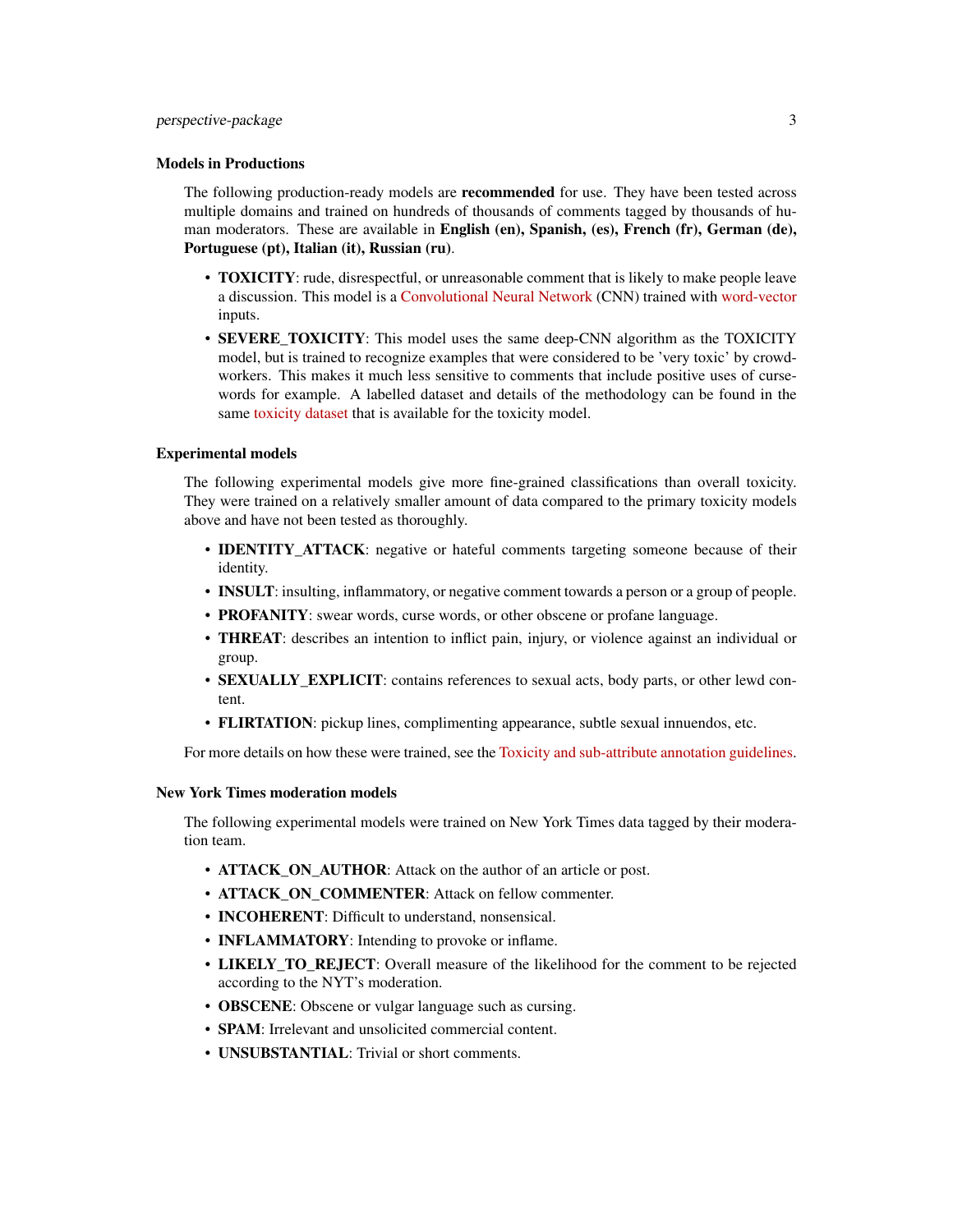#### Don't forget to regain your spirits

Analyzing toxic comments can be disheartening sometimes. Feel free to look at this picture of cute kittens whenever you need to:



db\_append *SQL Database Append*

#### Description

This is a helper function that will write a dataframe to a SQL database

#### Usage

db\_append(path, tbl, data)

#### Arguments

| path | path to SQL database                                  |
|------|-------------------------------------------------------|
| tbl  | name of the table in SOL database                     |
| data | the object data frame that goes into the SOL database |

db\_get\_data *SQL Database Retrieve*

#### Description

This is a helper function that will retreive a dataframe to a SQL database

#### Usage

```
db_get_data(tbl_dat, path = "sql_data/omdata.db")
```
#### Arguments

| tbl dat | which table from the SOL database do you want to retrieve |
|---------|-----------------------------------------------------------|
| path    | path to database                                          |

<span id="page-3-0"></span>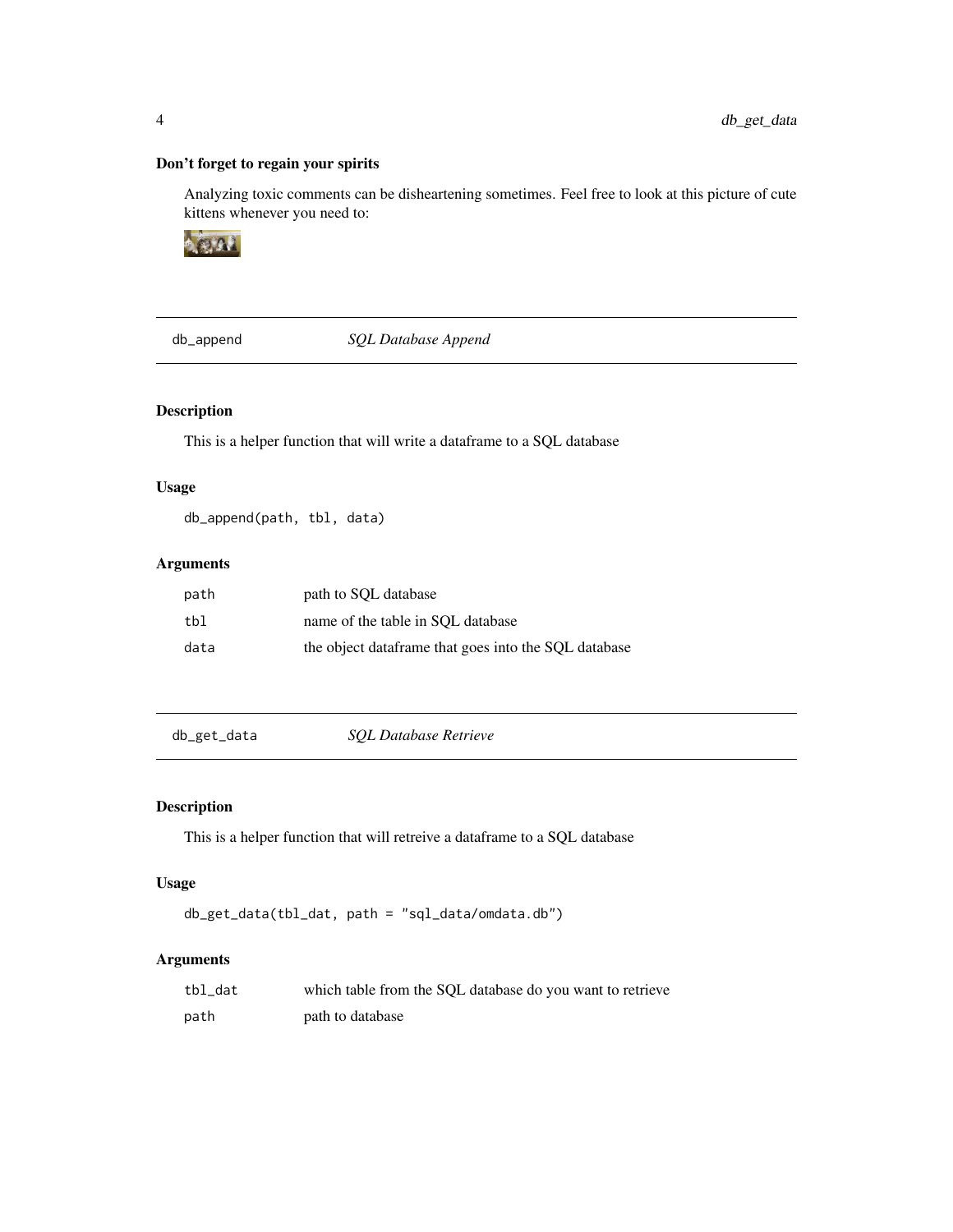<span id="page-4-0"></span>

#### Description

This is a helper function that will remove a dataframe from a SQL database

#### Usage

```
db_remove(path, datasets = NULL, remove_cleaned_data = T)
```
#### Arguments

| path                | path to database                                                         |  |  |  |  |
|---------------------|--------------------------------------------------------------------------|--|--|--|--|
| datasets            | which table from the SQL database do you want to remove                  |  |  |  |  |
| remove_cleaned_data |                                                                          |  |  |  |  |
|                     | boolean remove all datasets that are created through the cleaning script |  |  |  |  |

| form_request | Create a GET request for Perspective API |
|--------------|------------------------------------------|
|              |                                          |

#### Description

For more details see ?peRspective or [Perspective API documentation](https://developers.perspectiveapi.com/s/docs)

#### Usage

form\_request(score\_model, text, score\_sentences, languages, doNotStore = F)

#### Arguments

| score_model     | Specify what model do you want to use (for example TOXICITY and/or SEVERE_TOXICITY).<br>Specify a character vector if you want more than one score. See peRspective::prsp_models.                                                                                       |
|-----------------|-------------------------------------------------------------------------------------------------------------------------------------------------------------------------------------------------------------------------------------------------------------------------|
| text            | a character string.                                                                                                                                                                                                                                                     |
| score_sentences |                                                                                                                                                                                                                                                                         |
|                 | A boolean value that indicates if the request should return spans that describe the<br>scores for each part of the text (currently done at per sentence level). Defaults<br>to FALSE.                                                                                   |
| languages       | A vector of ISO 631-1 two-letter language codes specifying the language(s)<br>that comment is in (for example, "en", "es", "fr", "de", etc). If unspecified, the<br>API will autodetect the comment language. If language detection fails, the API<br>returns an error. |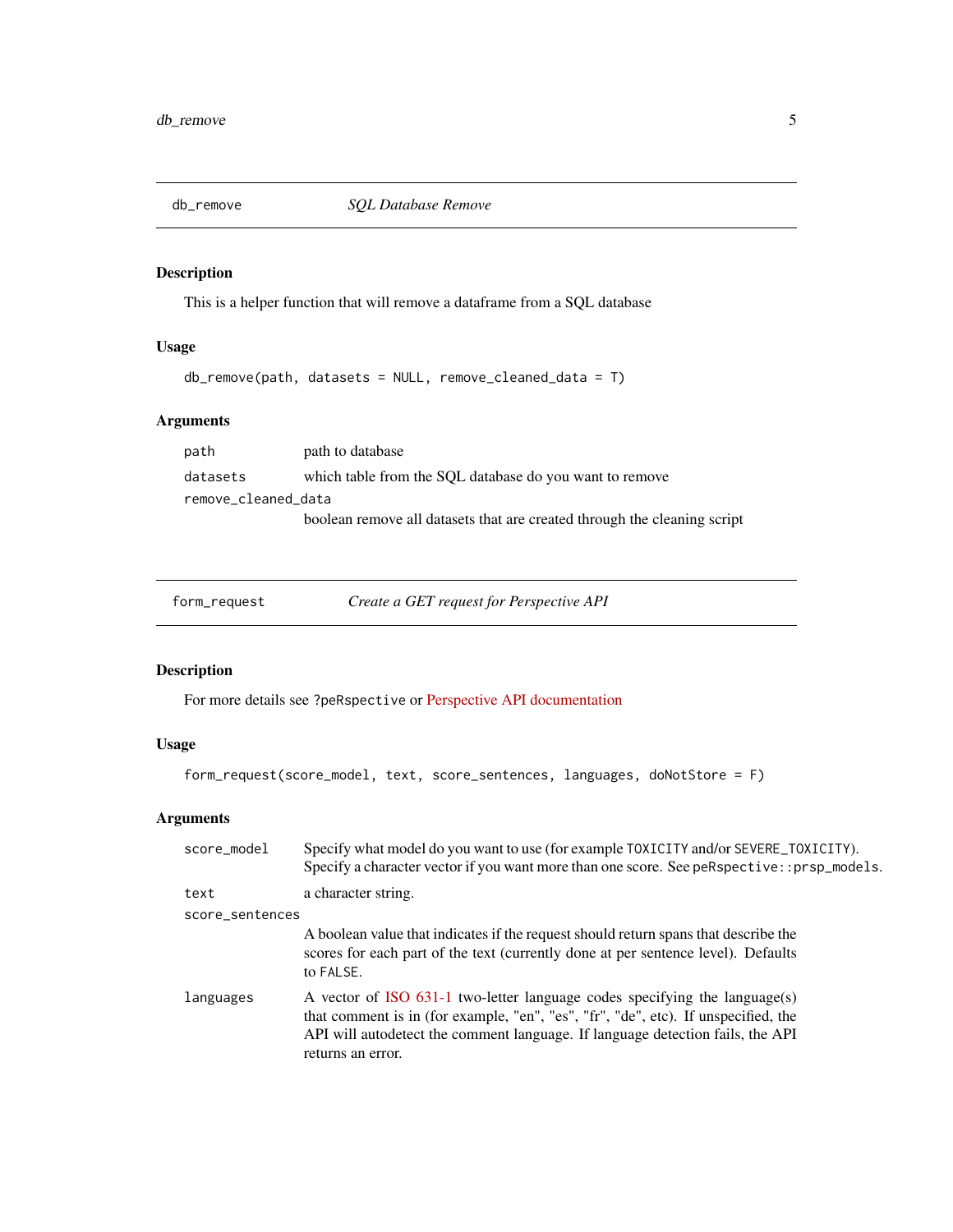<span id="page-5-0"></span>

| doNotStore | Whether the API is permitted to store comment from this request. Stored com-     |
|------------|----------------------------------------------------------------------------------|
|            | ments will be used for future research and community model building purposes     |
|            | to improve the API over time. Perspective API also plans to provide dashboards   |
|            | and automated analysis of the comments submitted, which will apply only to       |
|            | those stored. Defaults to FALSE (request data may be stored). Important note:    |
|            | This should be set to true if data being submitted is private (i.e. not publicly |
|            | accessible), or if the data submitted contains content written by someone under  |
|            | 13 years old.                                                                    |
|            |                                                                                  |

#### Value

a tibble

#### msg *Send a fancy message*

#### Description

Print a beautiful message in the console

#### Usage

msg(type, type\_style = crayon::make\_style("red4"), msg)

#### Arguments

| type       | what message should be displayed in the beginning |
|------------|---------------------------------------------------|
| type_style | crayon color or style                             |
| msg        | what message should be printed                    |

#### Examples

```
## Send a message to the world
msg("MESSAGE", crayon::make_style('blue4'), "This is a message to the world")
```
perspective\_api\_key *Check if API key is present*

#### Description

Check if API key is present

#### Usage

perspective\_api\_key(test = F)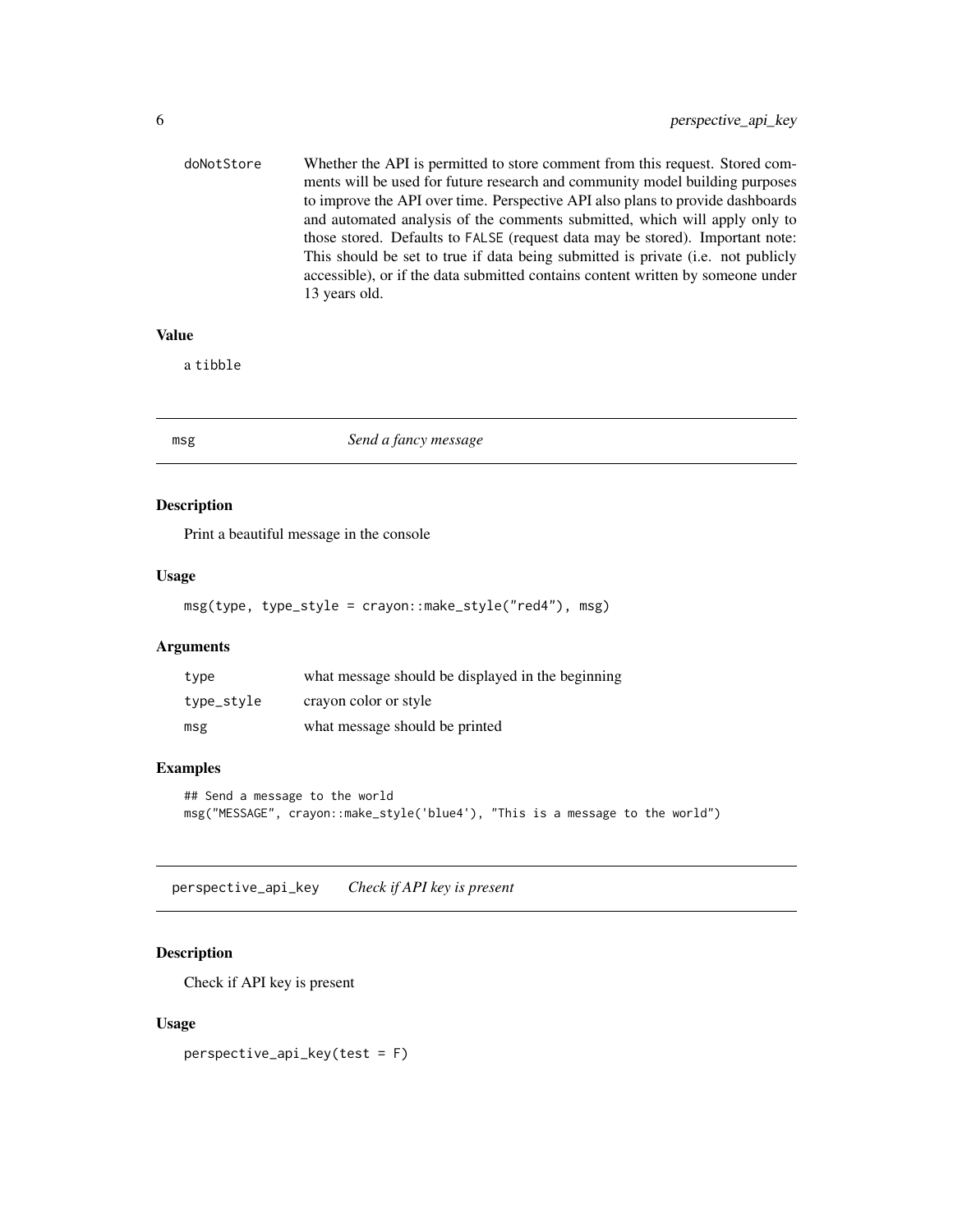#### <span id="page-6-0"></span>print\_progress 7

#### Arguments

test necessary when in a test environment. Defaults to FALSE.

print\_progress *Print progress in purrr::imap environment*

#### Description

Provide iterator number and total length of items to be iterated over

#### Usage

```
print_progress(x, total, print_prct = F)
```
#### Arguments

| $\boldsymbol{\mathsf{x}}$ | <i>iterator number.</i>                             |
|---------------------------|-----------------------------------------------------|
| total                     | length of items to be iterated over.                |
| print_prct                | only print percentage progress (defaults to FALSE). |

#### Value

a chr

#### Examples

## Print progress (1 out of 100) print\_progress(1, 100)

## Only print percentage print\_progress(1, 100, print\_prct = TRUE)

prsp\_exp\_models *All valid experimental Perspective API models*

#### Description

All valid experimental Perspective API models

prsp\_models *All valid (non-experimental) Perspective API models*

#### Description

All valid (non-experimental) Perspective API models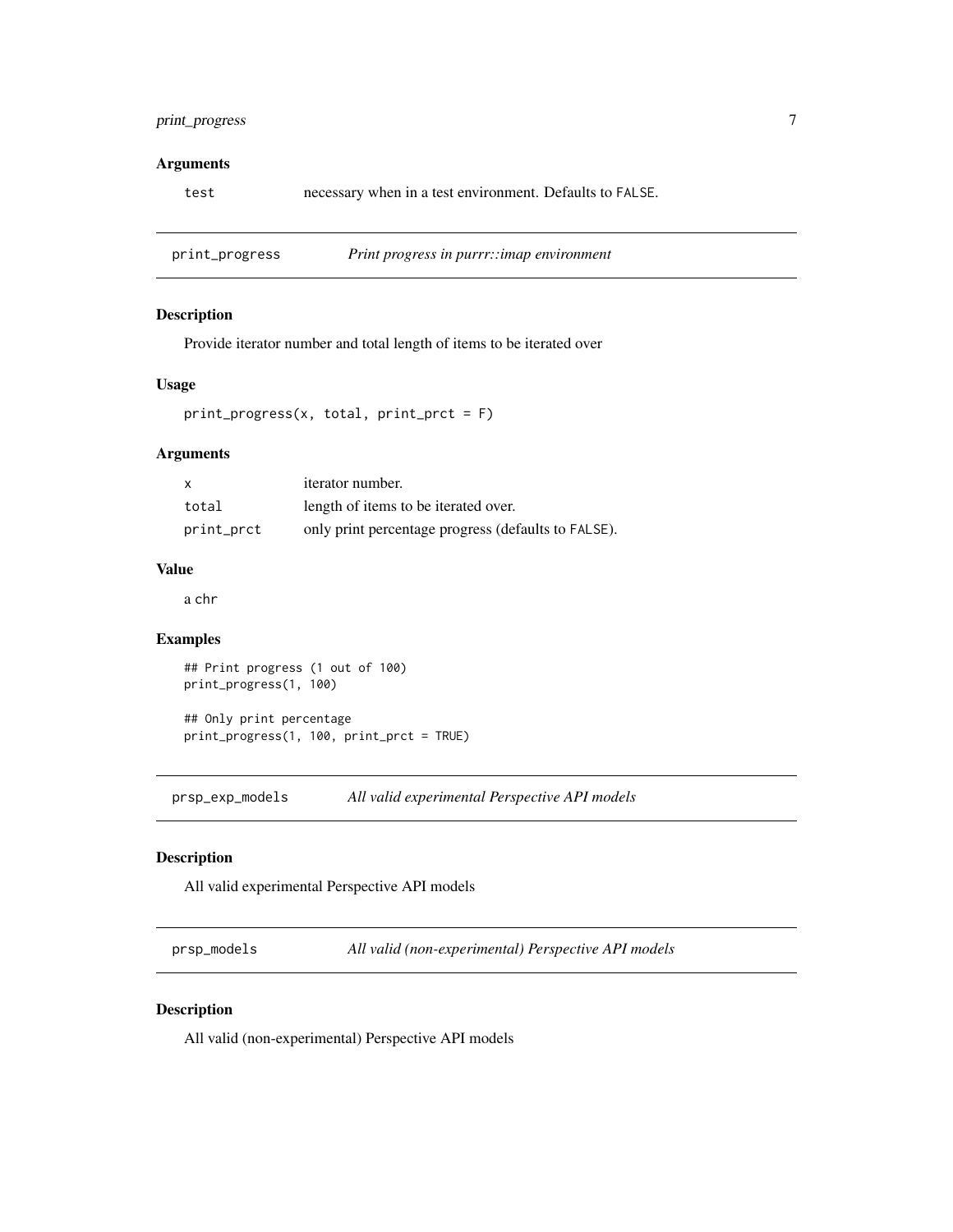<span id="page-7-1"></span><span id="page-7-0"></span>

#### Description

Provide a character string with your text, your API key and what scores you want to obtain.

#### Usage

```
prsp_score(
  text,
  text_id = NULL,languages = NULL,
  score_sentences = F,
  score_model,
  sleep = 1,
  doNotStore = F,
  key = NULL
\mathcal{L}
```
#### Arguments

| text            | a character string.                                                                                                                                                                                                                                                                                                                                                                                                                                                                                                                                                                                   |
|-----------------|-------------------------------------------------------------------------------------------------------------------------------------------------------------------------------------------------------------------------------------------------------------------------------------------------------------------------------------------------------------------------------------------------------------------------------------------------------------------------------------------------------------------------------------------------------------------------------------------------------|
| text_id         | a unique ID for the text that you supply (required).                                                                                                                                                                                                                                                                                                                                                                                                                                                                                                                                                  |
| languages       | A vector of ISO 631-1 two-letter language codes specifying the language(s)<br>that comment is in (for example, "en", "es", "fr", "de", etc). If unspecified, the<br>API will autodetect the comment language. If language detection fails, the API<br>returns an error.                                                                                                                                                                                                                                                                                                                               |
| score_sentences |                                                                                                                                                                                                                                                                                                                                                                                                                                                                                                                                                                                                       |
|                 | A boolean value that indicates if the request should return spans that describe the<br>scores for each part of the text (currently done at per sentence level). Defaults<br>to FALSE.                                                                                                                                                                                                                                                                                                                                                                                                                 |
| score_model     | Specify what model do you want to use (for example TOXICITY and/or SEVERE_TOXICITY).<br>Specify a character vector if you want more than one score. See peRspective::prsp_models.                                                                                                                                                                                                                                                                                                                                                                                                                     |
| sleep           | how long should prsp_score wait between each call                                                                                                                                                                                                                                                                                                                                                                                                                                                                                                                                                     |
| doNotStore      | Whether the API is permitted to store comment from this request. Stored com-<br>ments will be used for future research and community model building purposes<br>to improve the API over time. Perspective API also plans to provide dashboards<br>and automated analysis of the comments submitted, which will apply only to<br>those stored. Defaults to FALSE (request data may be stored). Important note:<br>This should be set to true if data being submitted is private (i.e. not publicly<br>accessible), or if the data submitted contains content written by someone under<br>13 years old. |
| key             | Your API key (see here to set up an API key).                                                                                                                                                                                                                                                                                                                                                                                                                                                                                                                                                         |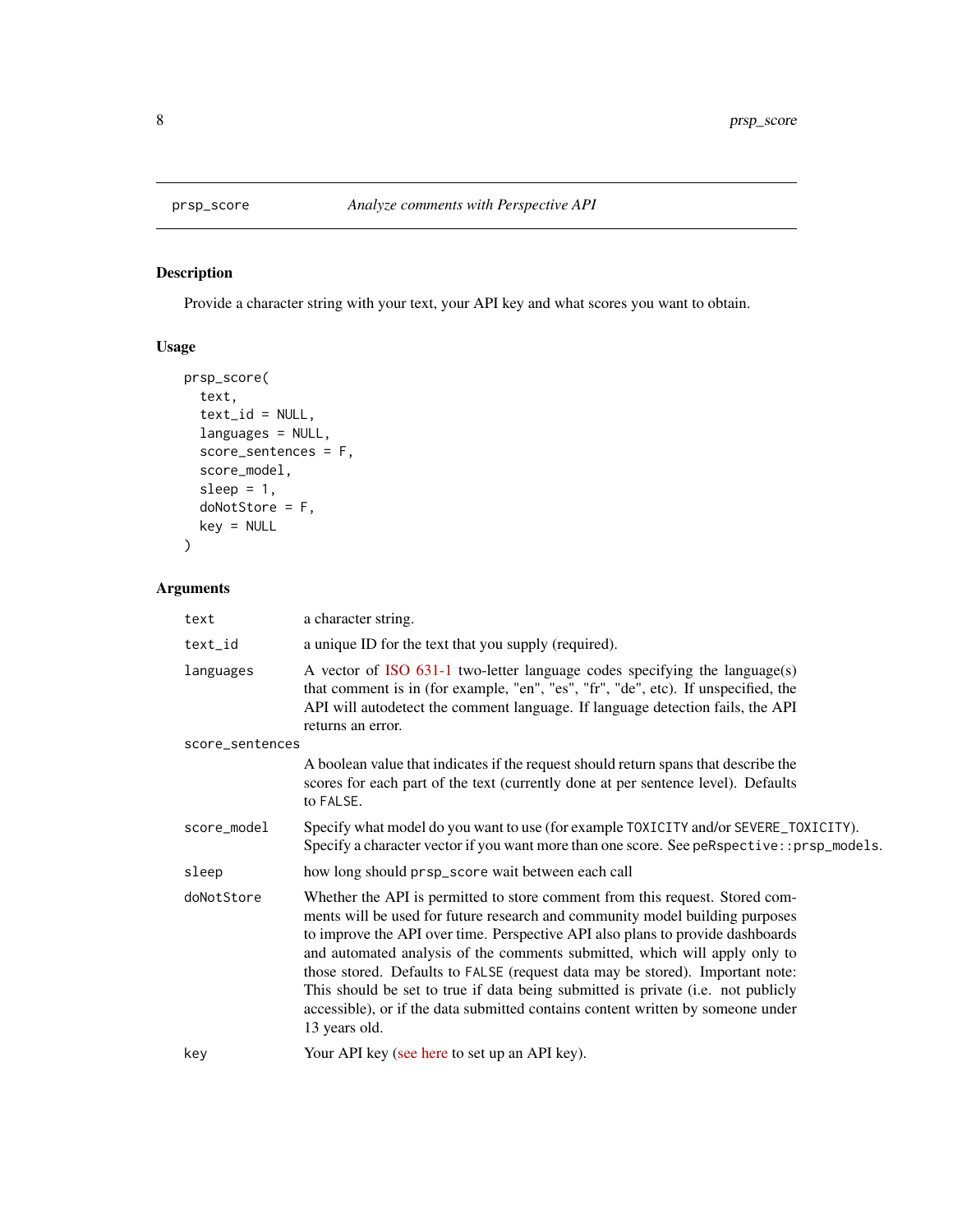<span id="page-8-0"></span>prsp\_stream 9

#### Details

For more details see ?peRspective or [Perspective API documentation](https://developers.perspectiveapi.com/s/docs)

#### Value

a tibble

#### Examples

```
## Not run:
## GET TOXICITY SCORES for a comment
prsp_score("Hello, I am a test comment!",
           score_model = "TOXICITY")
## GET TOXICITY and SEVERE_TOXICITY Scores for a comment
prsp_score("Hello, I am a test comment!",
           score_model = c("TOXICITY", "SEVERE_TOXICITY"))
## GET TOXICITY and SEVERE_TOXICITY Scores for each sentence of a comment
prsp_score("Hello, I am a test comment!
           I am a second sentence and I will (hopefully) be scored seperately",
           score_model = c("TOXICITY", "SEVERE_TOXICITY"),
           score_sentences = T)
```
## End(Not run)

prsp\_stream *Stream comment scores with Perspective API*

#### Description

This function wraps [prsp\\_score](#page-7-1) and loops over your text input. Provide a character string with your text and which scores you want to obtain. Make sure to keep track of your ratelimit with on [the cloud console quota usage page.](https://console.cloud.google.com/iam-admin/quotas)

#### Usage

```
prsp_stream(
  .data,
  text = NULL,text_id = NULL,...,
  safe_output = F,
  verbose = F,
  save = F,
  dt_name = "persp"
)
```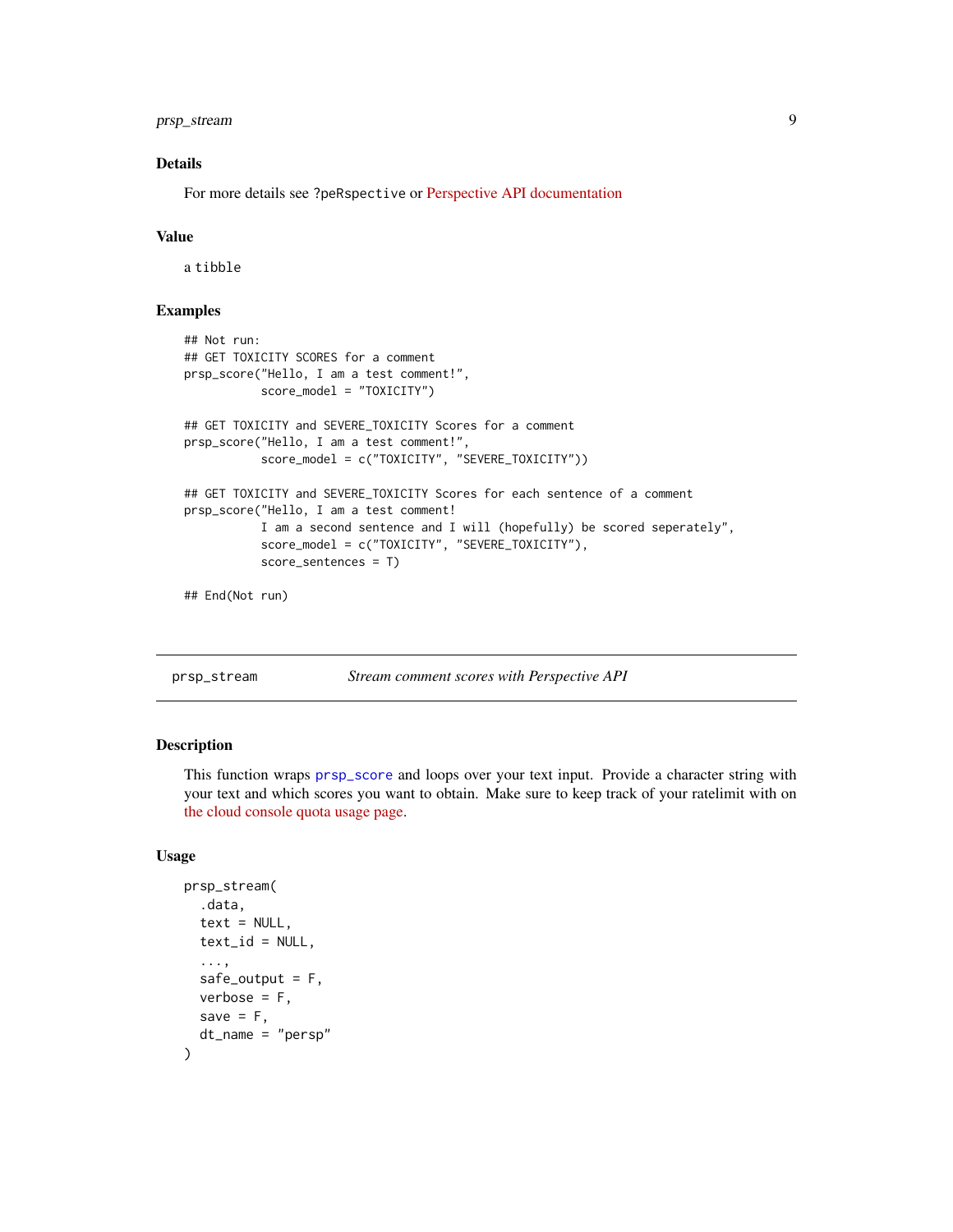#### <span id="page-9-0"></span>Arguments

| .data       | a dataset with a text and text id column.                                                                                                                                         |
|-------------|-----------------------------------------------------------------------------------------------------------------------------------------------------------------------------------|
| text        | a character vector with text you want to score.                                                                                                                                   |
| text_id     | a unique ID for the text that you supply (required)                                                                                                                               |
| $\ddotsc$   | arguments passed to prsp_score. Don't forget to add the score_model argu-<br>ment (see peRspective::prsp_models for list of valid models).                                        |
| safe_output | wraps the function into a purrr: : safely environment (defaults to FALSE). Loop<br>will run without pause and catch $+$ output errors in a tidy tibble along with the<br>results. |
| verbose     | narrates the streaming procedure (defaults to FALSE).                                                                                                                             |
| save        | NOT USABLE YET saves data into SQLite database (defaults to FALSE).                                                                                                               |
| dt name     | NOT USABLE YET what is the name of the dataset? (defaults to persp).                                                                                                              |
|             |                                                                                                                                                                                   |

#### Details

For more details see ?peRspective or [Perspective API documentation](https://developers.perspectiveapi.com/s/docs)

#### Value

a tibble

#### Examples

```
## Not run:
## Create a mock tibble
text_sample <- tibble(
ctext = c("You wrote this? Wow. This is dumb and childish, please go f**** yourself.",
       "I don't know what to say about this but it's not good. The commenter is just an idiot",
          "This goes even further!",
          "What the hell is going on?",
          "Please. I don't get it. Explain it again",
          "Annoying and irrelevant! I'd rather watch the paint drying on the wall!"),
textid = c("#efdcxct", "#ehfcsct",
           "#ekacxwt", "#ewatxad",
           "#ekacswt", "#ewftxwd")
\lambda## GET TOXICITY and SEVERE_TOXICITY Scores for a dataset with a text column
text_sample %>%
prsp_stream(text = ctext,
            text_id = textid,score_model = c("TOXICITY", "SEVERE_TOXICITY"))
## Safe Output argument means will not stop on error
prsp_stream(text = ctext,
           text_id = textid,score_model = c("TOXICITY", "SEVERE_TOXICITY"),
           safe\_output = T)
```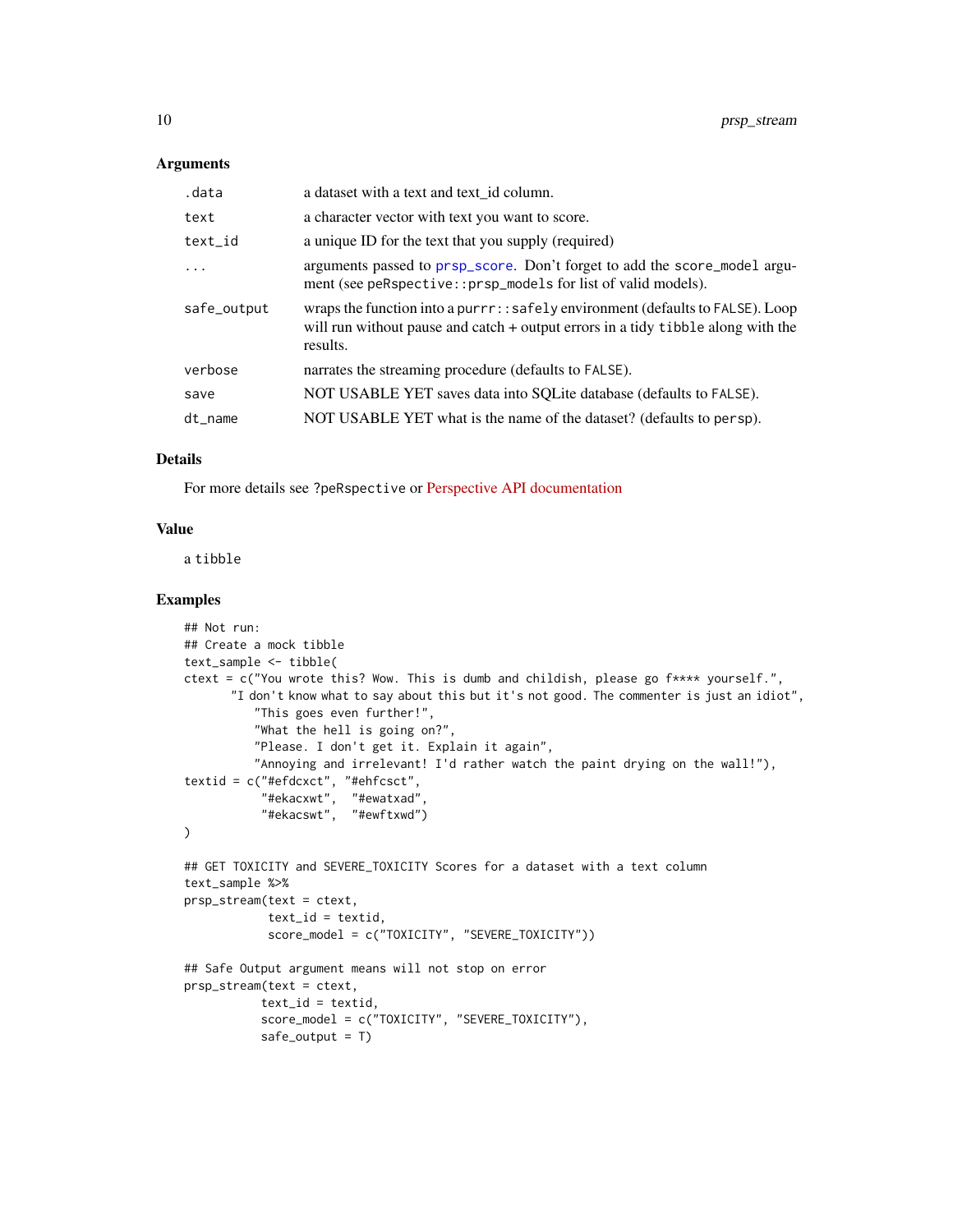#### <span id="page-10-0"></span>specify\_decimal 11

```
## verbose = T means you get pretty narration of your scoring procedure
prsp_stream(text = ctext,
          text_id = textid,
           score_model = c("TOXICITY", "SEVERE_TOXICITY"),
           safe_output = T,
          verbose = T)
```
## End(Not run)

specify\_decimal *Specify a decimal*

#### Description

Specify a decimal

#### Usage

specify\_decimal(x, k)

#### Arguments

| x | a number to be rounded                  |
|---|-----------------------------------------|
|   | round to which position after the comma |

#### Examples

```
## specify 2 decimals of a number
specify_decimal(1.0434, 2)
```

| unnest_scores |  | Unnest scores coming out of Perspective API |
|---------------|--|---------------------------------------------|
|---------------|--|---------------------------------------------|

#### Description

For more details see ?peRspective or [Perspective API documentation](https://developers.perspectiveapi.com/s/docs)

#### Usage

```
unnest_scores(Output, score_model, score_sentences, text)
```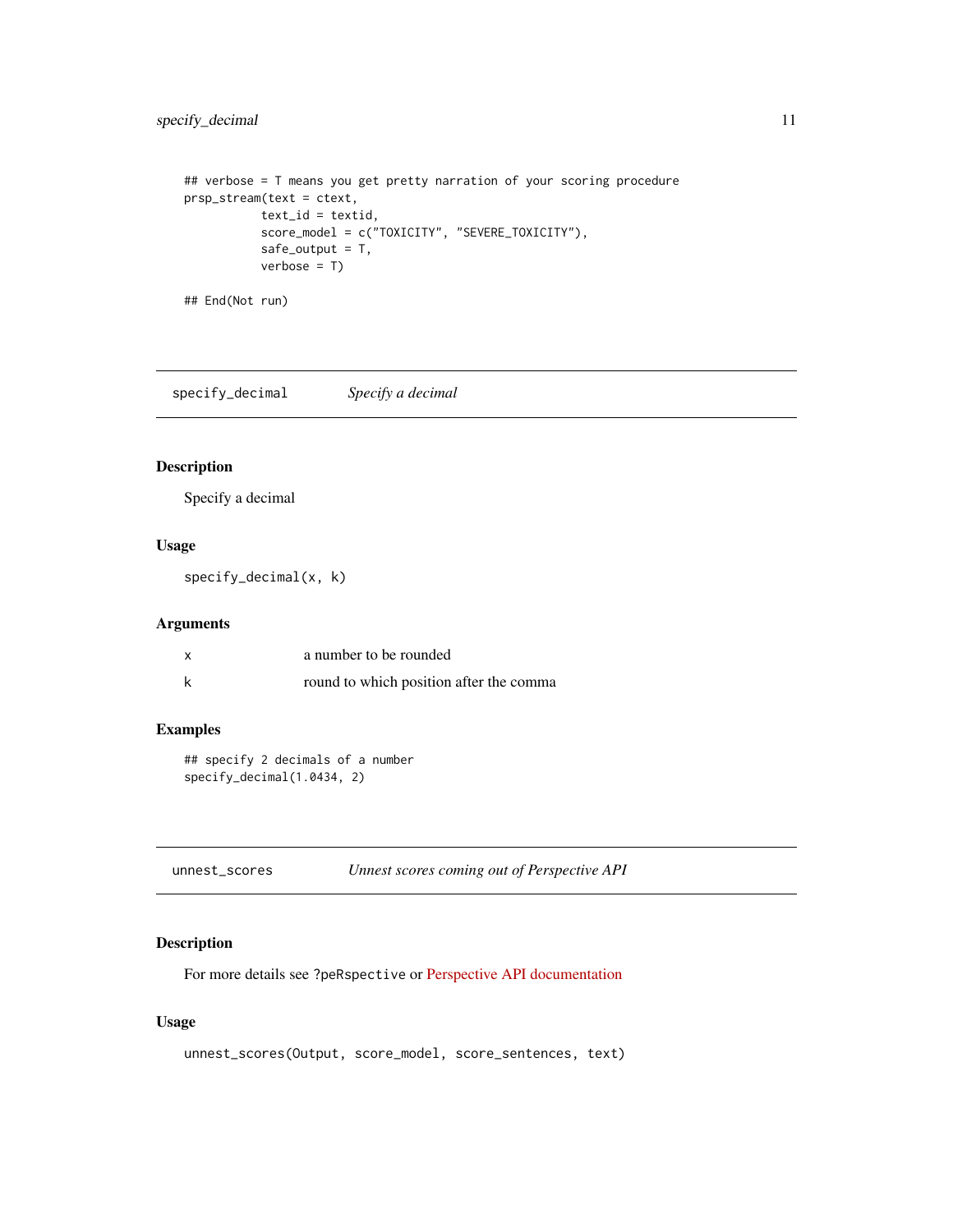### Arguments

| Output          | comes out of the GET call.                                                                                                                                                            |
|-----------------|---------------------------------------------------------------------------------------------------------------------------------------------------------------------------------------|
| score_model     | Specify what model do you want to use (for example TOXICITY and/or SEVERE_TOXICITY).<br>Specify a character vector if you want more than one score. See peRspective::prsp_models.     |
| score_sentences |                                                                                                                                                                                       |
|                 | A boolean value that indicates if the request should return spans that describe the<br>scores for each part of the text (currently done at per sentence level). Defaults<br>to FALSE. |
| text            | a character string.                                                                                                                                                                   |

#### Value

a tibble